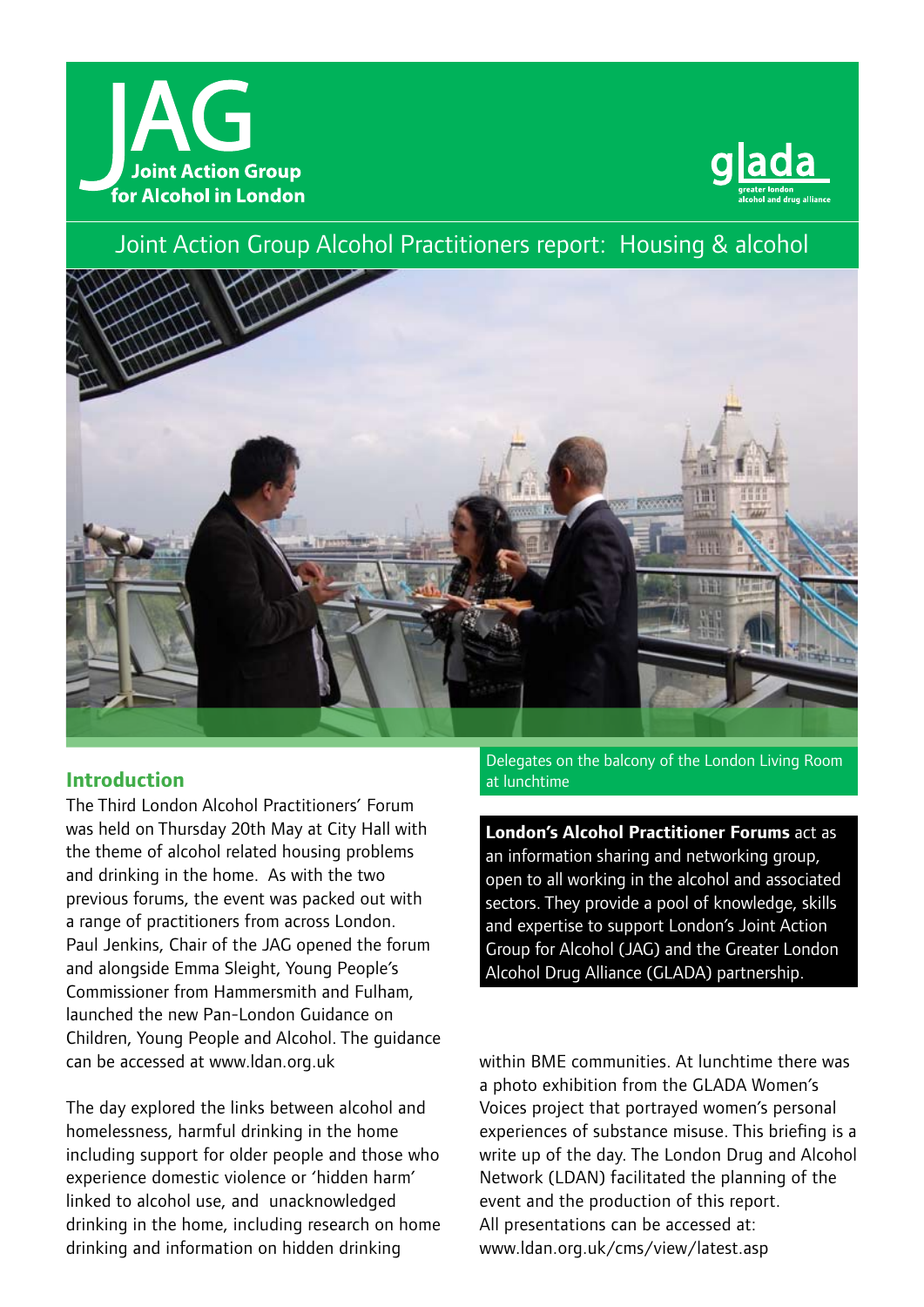## **Brian Watts and Chair Paul Jenkins**



# **Session 1: Homelessness/Access to housing**

Alcohol problems can be a key barrier to accessing appropriate housing, and the links between alcohol and homelessness were explored in session 1, with presentations from Brian Watts, Chief Executive of Equinox on alcohol floating support and Dr Merlin Wilcox from the Luther Street Practice in Oxford on Community Alcohol Detox with homeless people. Session 1 was chaired by JAG Chair Paul Jenkins.

## **Equinox: Alcohol Floating Support – preventing homelessness**

Brian Watts, Chief Executive of Equinox outlined that they have been providing floating support since 1999 and currently provide six services. The objectives of the services are to:

- Prevent tenancy breakdown
- Reduce harm/access treatment
- Develop life-skills
- Provide meaningful activity

The approaches they use include, home visits, support planning, risk assessments, key working and reviews. They try to have a personalised approach and promote hope, self-belief and confidence. The alcohol floating support services work in partnership with services that work with drug misuse, offending

and mental health, as well as generic floating support schemes and private landlords.

Key challenges for the service include:

- Engaging service users
- $\blacksquare$  Addressing immediate issues rent arrears, behaviour, safety
- $\blacksquare$  Reducing harm alcohol, lifestyle
- Linking into services
- Sustainable change

More information can be found at: http://www.equinoxcare.org.uk/

## **Community Alcohol Detox with homeless people, Dr Merlin Wilcox**

Dr Merlin Wilcox outlined that the Luther St Medical Centre in Oxford has 523 patients registered, 252 (48 per cent) have past or present problem of alcohol dependence, 41 per cent are women and 49 per cent are men.

He suggested that the medical centre is rare in that they will provide community detox to street homeless people, even those with a history of seizures.

The service was set up after a randomised study in 50 heavily alcohol dependent patients in Oxford, comparing inpatient detox with detox in a dry hostel. Detox in hostel was preferred by patients, cheaper, offered earlier appointments, and was equally safe.

The service has an open door policy to anyone and has strong policies of careful pre-detox assessment, risk management, close supervision and clear boundaries.

For more information see: http://www.nhs.uk/ ServiceDirectories/Pages/GP.aspx?pid=6430A8F2- 8DB0-44A6-89DA-EE0F0BF126BB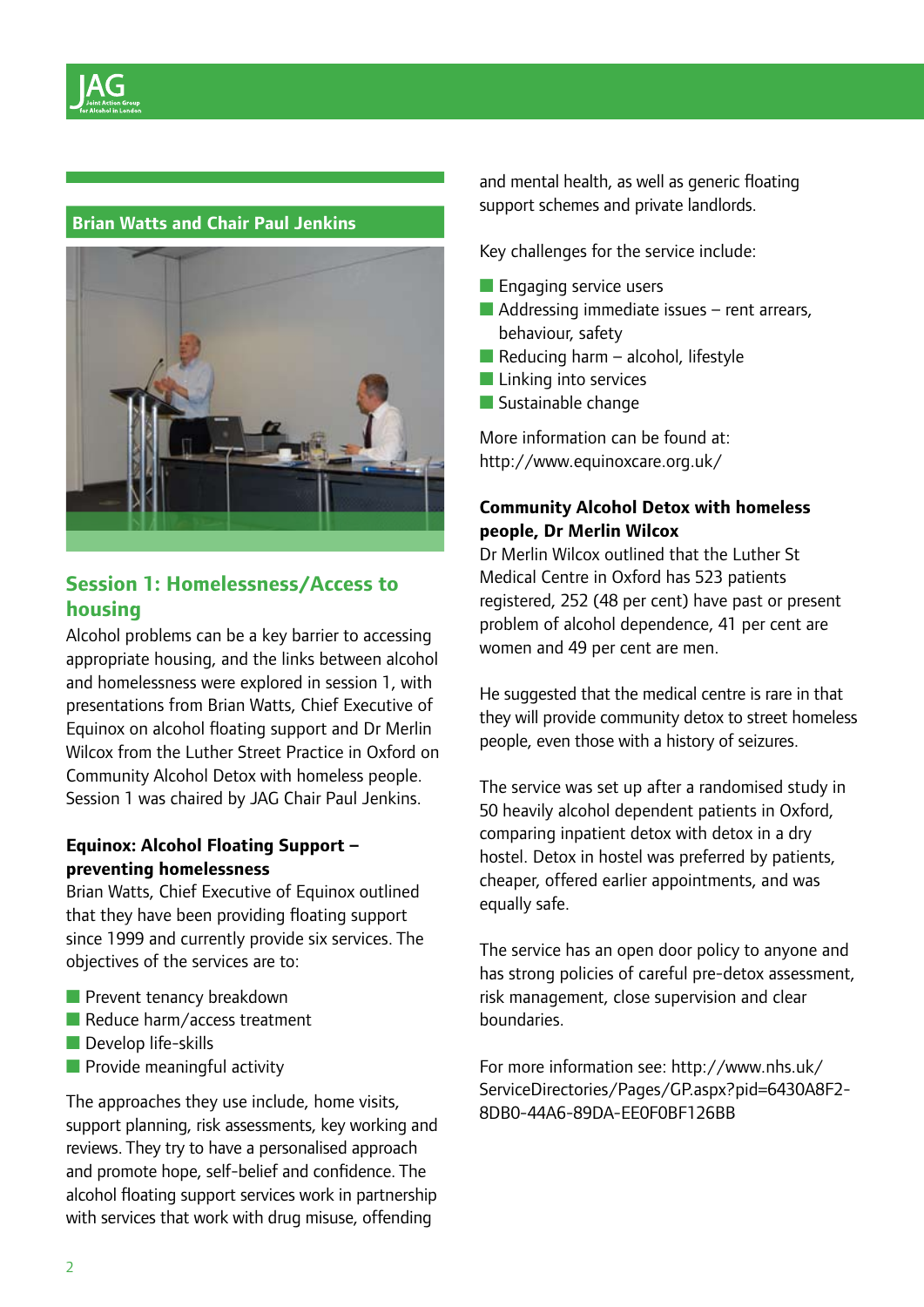### *Group Work*

# **JAG Alcohol Forum Group Work Feedback: Access to housing and alcohol use**

### Offending and crime

- There is too much focus on enforcement e.g. if a homeless person refuses to engage with services they can receive an ASBO.
- Offenders are not easily able to access alcohol services if not in housing.
- No provision of alcohol whilst in custody.
- Society is focused on drug-linked crime, not alcohol-linked crime.

#### Detox

- Lack of controlled community detox for homeless people – community detox usually requires housing and family support.
- Detox not available within appropriate timescales.
- Lack of aftercare for detox in prisons.
- If a service user accesses detox then they lose their bed in the hostel.

#### Housing provision

- Overexposure to drugs and alcohol in hostels.
- Refusal of housing providers to accept chaotic street drinkers.
- Housing providers often have stigma towards alcohol dependency.

### Equality groups

- $\blacksquare$  There are many problems that relate to suitability of accommodation for different groups e.g. women, young people.
- $\blacksquare$  Cultural issues if there is a language barrier then there is the extra cost of having an interpreter.
- Lack of staff knowledge of working with minority ethnic groups in hostels.
- Not enough support services and housing for young people.
- 'Only chaotic users, at a crisis level can receive support. This can mean young people who do not meet the threshold to be classed as having a problem can be missed.'

#### **Services**

- Finding appropriate housing for clients with 'Dual Diagnosis'.
- Accessing services across boroughs is varied; there is no pan-London access to alcohol/ housing support. There is a lack of need assessment in commissioning.
- Either there are no wet hostels or the cost of placing someone in a wet hostel is high.
- Not many clinics do Pabrinex injections.
- Not enough long-term and ongoing support.
- Ripple effect, there needs to be earlier preventative services.
- Services cherry pick clients to easily meet targets.

#### Partnership working

■ Lack of partnership working between housing and treatment, tendency to get bounced between services. People can fall through the gaps between services without good case management.

#### Good practice

- $\blacksquare$  TNT Meetings multiagency networking and shared information about service users.
- $\blacksquare$  City Lodge hostel new modern hostel with a B&B style arrangement, encouraging people to stay instead of the traditional model.
- Lambeth young people's drug and alcohol service – specific young persons drug and alcohol work with looked after children.
- $\blacksquare$  Through the gates support after release from prison – St Giles Project, Camberwell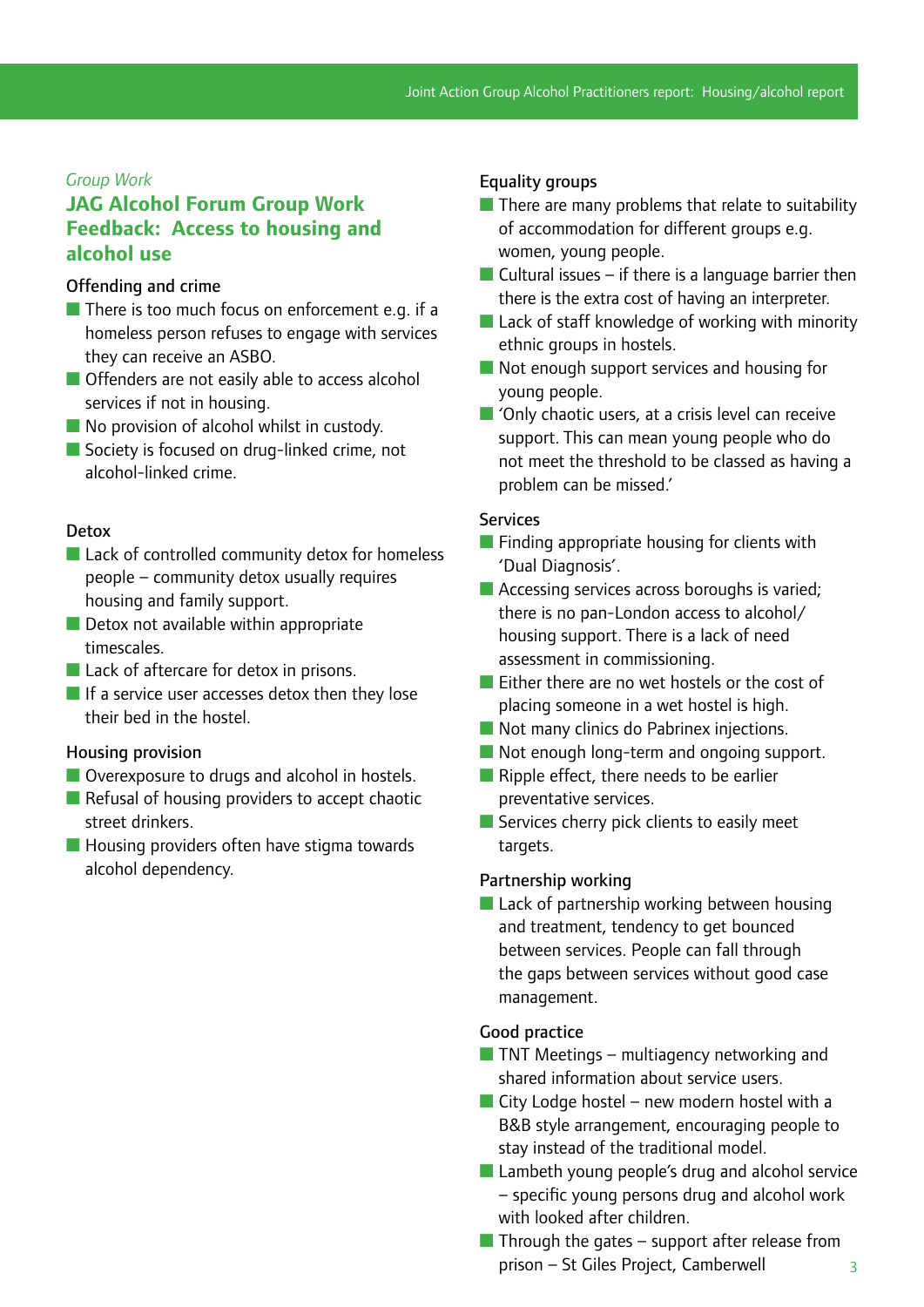

- $\blacksquare$  Lambeth aftercare team help released offenders access support/housing
- Homeless charities EMMAUS, KAIROS community trust, M.O.S.T, Beresford project
- Joint working in Bexley for older people with alcohol problems – links to community mental health teams, social services and housing services.
- $\blacksquare$  The Homeless alcohol network Hostels, GPs, street services.
- Southwark Reach, acts as an advocate to access housing and can provide support with treatment.
- DASL- A10 Group Alcohol Service with Latvian speaking worker.
- St Mungos service for entrenched drinkers who sleep rough.

## **Greg Scott and Sean Dudley from Foundation 66**



# **Session 2: Support within housing/ Drinking in the home**

**Working with Older Drinkers – Greg Scott, Foundation66 Community Alcohol Support Service**

Greg Scott and Sean Dudley from Hammersmith and Fulham Older People's service, outlined their work with older drinkers. They began by explaining that 17 per cent of the population is over 65, Alcohol related deaths in UK doubled form 1991–2005 and the highest death rate from alcohol is among those aged 55–7. Older people have particular vulnerability to alcohol related harm due to factors such as reduced tolerance to the effects or interactions with other medication. Alcohol problems in older people often go undiagnosed as they can be mistaken for common physical or psychiatric conditions or masked by co-morbid physical or psychiatric illness.

Of the clients that Greg and Scott are working with, 30 out of 49 clients had not accessed services previously, 27 clients were physically unable to access building based services easily, 15 clients said they would feel intimidated or stigmatised by accessing alcohol services and 7 clients said they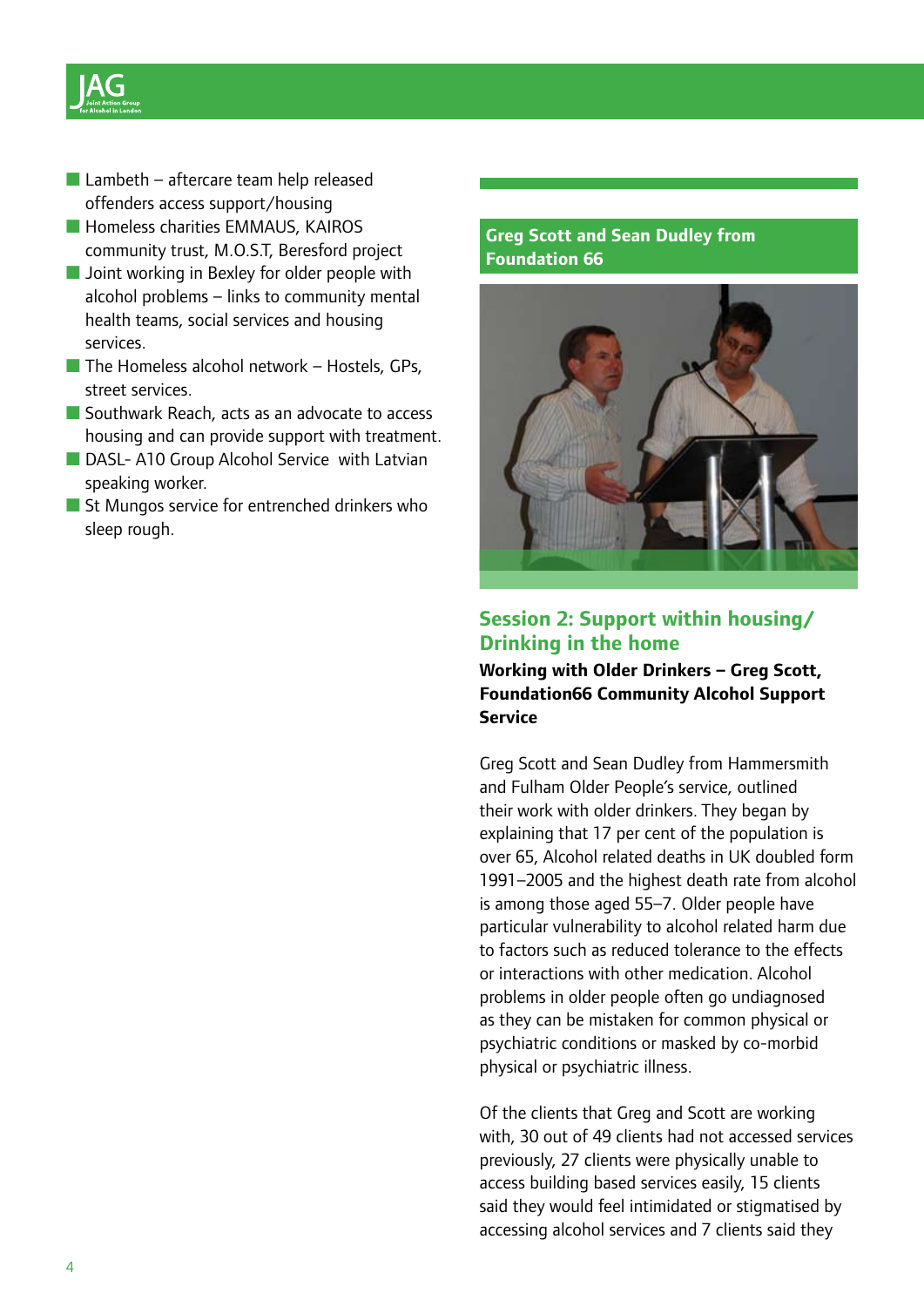did not feel alcohol was an issue in their lives. On reasons for their drinking, 22 clients stated social isolation and loneliness, 19 clients stated anxiety and depression and 8 clients said they drank very little before they retired.

The Foundation 66 Older Person's Team work alongside front line workers, carers and family to raise awareness of issues involving alcohol and older people, and provide advice, information, support and training.

For more information see: http://www.foundation66.org.uk/

# **Alcohol, children, families and domestic abuse, The work of Alcohol Concern's**

**Embrace Project, Don Shenker, Alcohol Concern** Don Shenker, Chief Executive of Alcohol Concern outlined that about 1:4 people are drinking at increasing/higher risk, including 1.1million who are dependent drinkers: 60 per cent of alcohol is drunk at home. He also suggested that the usual estimate for children affected by their parents' drinking is 1.3million (Alcohol Harm Reduction Strategy for England) but recent research (Manning, V et al) taken from GHS returns and Psychiatric Morbidity surveys suggests more than twice this figure. Don highlighted that one third of all domestic abuse incidents are alcohol-related, and three quarters of children in households where there is domestic abuse have witnessed the abuse. Also, between 70 per cent and 90 per cent of clients in alcohol treatment services are/have been involved in domestic abuse as perpetrators or victims/survivors.

The Embrace Project is a three year Alcohol Concern project started in May 2008 to build capacity in non-statutory alcohol services enabling them to 'think family and think safety'. Also to mainstream and embed children, families and domestic violence/abuse issues into their everyday practice.

There are nine pilots sites in six English regions, all voluntary sector, none have previously worked specifically on these issues and progress over the past year has included:

- $\blacksquare$  Building local partnerships especially with MARACs, Women's Aid and LSCBs
- $\blacksquare$  Training both from Embrace and locally on CAF/Hidden Harm and Domestic abuse
- Developing new tools eg for recording and monitoring
- Adapting/adopting new policies, procedures, protocols
- Supporting staff in undertaking the work

For more information see: http://www. alcoholconcern.org.uk/alcohol-concern-in-action/ projects/embrace

## **Domestic Violence and Alcohol use – Karen Bailey, Stella project**

Karen Bailey outlined the work of the Stella Project in London to address drug and alcohol related domestic and sexual violence. The Stella Project works for positive, sustained improvement in the way services are delivered to survivors, their children and perpetrators of domestic and sexual violence affected by problematic substance use.

Karen also outlined key resources on this issue including Stella Project briefing papers: http:// www.avaproject.org.uk/our-projects/stella-project/ stella-project-resources.aspx and good practice guidance and toolkits: http://www.avaproject. org.uk/our-resources/good-practice-guidance- toolkits.aspx

## *Group Work* **JAG Alcohol Forum Group Work Feedback: Drinking in the home**

## **Policy**

- Getting the 'safe limits' message across is hard.
- Lack of consistency in measures of drinking- how much is a glass of wine? The campaign regarding units is confusing and doesn't allow for changes with age.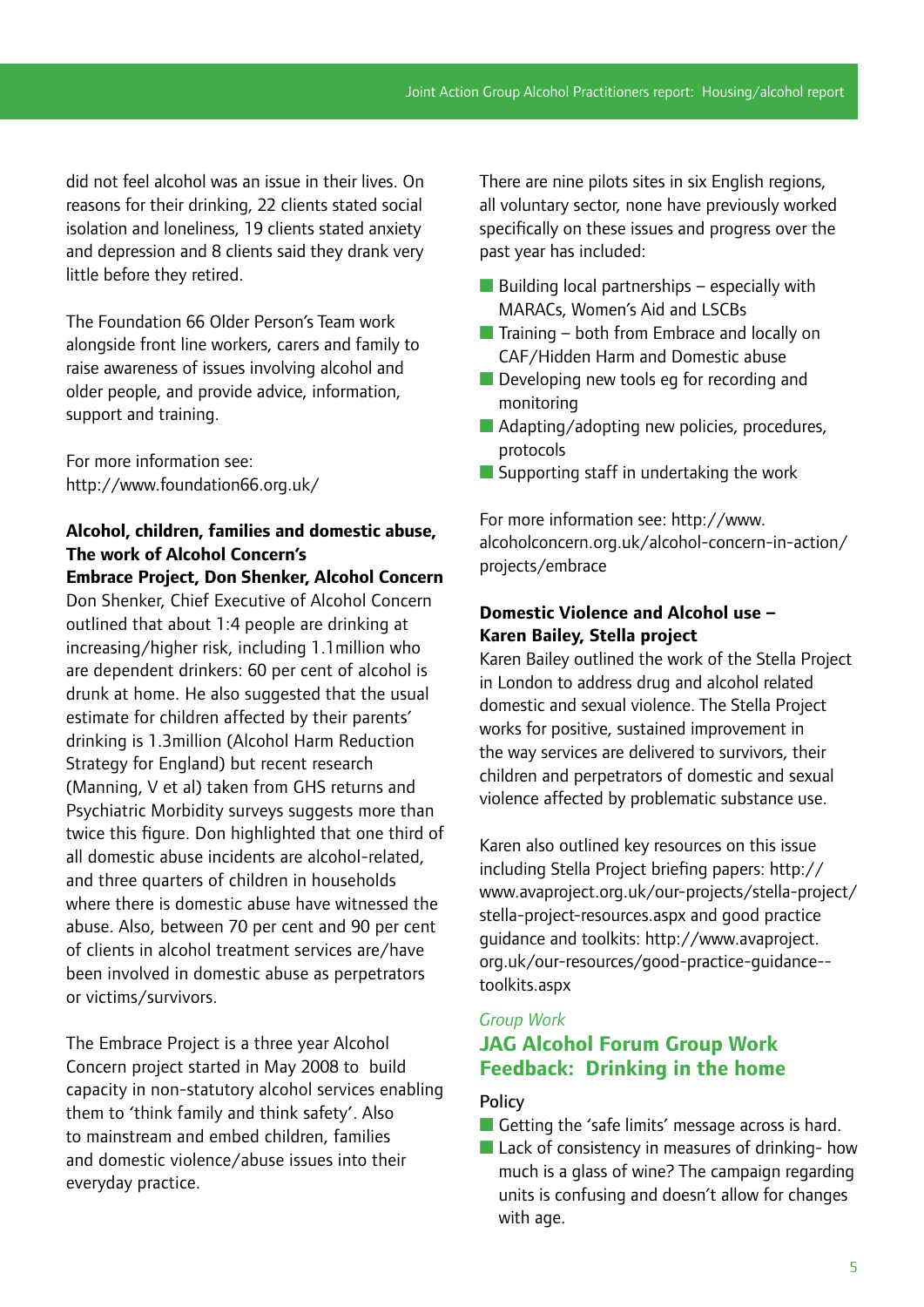

- Finding an accurate picture of drinking in the home has many variables; older people, mental health, financial situation – there is a need for more research.
- Lack of information on drinking in the home especially for older users.
- **E** Breaking the myths  $-$  i.e. 'red wine is good for you'.
- Lack of public spending for alcohol services.

### Pricing and availability

- $\blacksquare$  Pricing and availability of alcohol 24 hour licences makes it easier to obtain. 'Dial a drink' makes it easy to order in alcohol.
- A culture of drinking at home before going out (preloading) as the pricing of alcohol at supermarkets is much lower than pubs and bars – price affecting consumption.
- Smoking ban encouraging home drinking.
- More acceptable to consume alcohol during the World Cup.

### Home Safety/ Domestic Violence/ Hidden Harm

- No support networks for women, particularly in rural places who are facing domestic violence.
- Victims of domestic violence can be refused from services due to their alcohol consumption.
- Hiding use due to fear that will be deemed unfit to parent.
- Neglect of children.
- $\blacksquare$  Safety accidents in home and fires are often caused when residents are under the influence of alcohol.

#### **Services**

- Need support for people who do not want to stop drinking and want to be a social drinker in their home.
- $\blacksquare$  Health services need to be linked in Neglect of physical health – diabetes
- $\blacksquare$  Getting access to homes fire fighters useful link as get access to people who are no longer linked to other services.

### Good Practice

■ Many boroughs have a worker who bridges drug and alcohol treatment and youth social care services encouraging dialogue.

- Letters should be sent to GP when individual accessing services – need to be discreet
- $\blacksquare$  CASA older alcohol support in Camden.
- $\blacksquare$  Richmond Joint working with home care, housing, mental health and social services.
- Identification and Brief Advice to reduce risky drinking.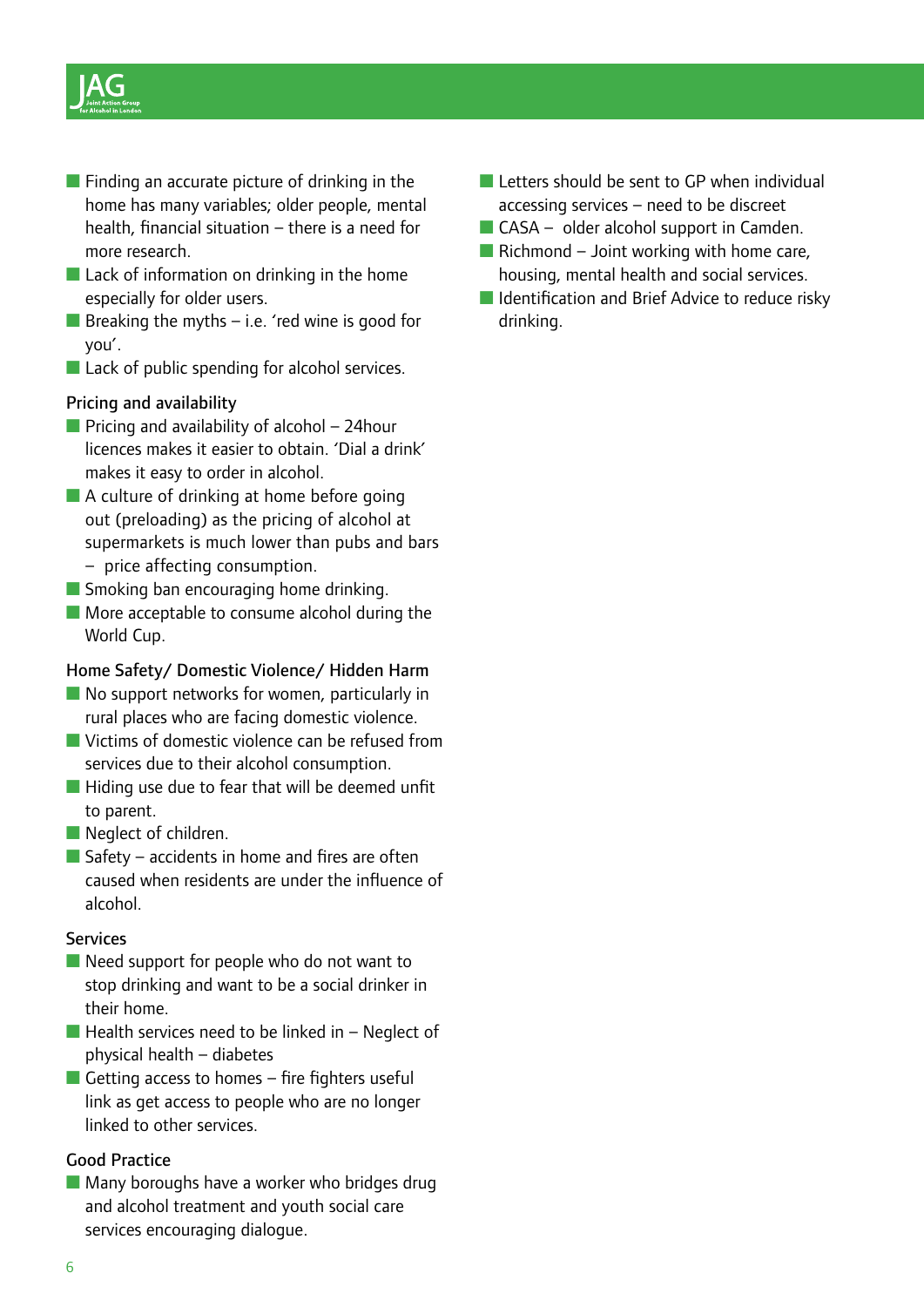

# **Session 3: Unacknowledged Drinking in the Home**

## **Harmful drinking in the home – James Morris, AERC Alcohol Academy**

James suggested that The WHO states there are two main ways alcohol consumption leads to health harm: the frequency/amount of episodic (binge) drinking and the lifetime volume consumption. His hypotheses was that:

The level of lifetime volume consumption is significantly determined by how we drink at home e.g. by regularly drinking above the recommended guidelines.

He suggested that it is important to look at this because more alcohol is now consumed in the home than in licensed premises (IAS 2009) and regular harmful drinking increases risk of dependency and longer term health risks. The reasons people drink at home include:

- If 'Its cheaper'  $-45$  per cent
- $\blacksquare$  'To wind down after a stressful day' 40 per cent
- If the more convenient'  $-37$  per cent
- $\blacksquare$  Dislike pubs/clubs 13 per cent
- $\blacksquare$  Smoking ban 9 per cent
- 42 per cent NEVER kept track of how much they were drinking (18 per cent always, 20 per cent sometimes)

*(Source: Alcohol Concern home drinking survey 2009)*

James suggested that at a local level, robust alcohol needs assessment and strategies are needed to:

- Target our local harmful populations (not just visible 'binge'/ASB/street drinkers)
- Improving community based treatment and early interventions e.g. IBA, community detox, mutual aid etc.

James suggested that at a local and national level we need to promote healthier lifestyles and possibly messages such as '2 alcohol free days a week' and drinking lower strength drinks. At a national level he suggests that we need to address price and availability and invest in treatment and prevention.

For more information see: www.alcoholacademy.net and www.alcoholpolicy.net

## **Royal Geographic Society Alcohol Research, Dr Steven Toole**

Dr Steven Toole, Policy and Public Affairs Manager from Royal Geographical Society outlined their research project into the 'geographies of alcohol use'. Some of the findings so far included myth busting common conceptions about drinking in the UK:

- Does the UK have a drink problem? Since the mid-1990s there has been little change in the prevalence of 'binge drinking' – but headline statistics however mask the potential impact of an increase in alcohol strengths. There is more "binge drinking" in North East than South.
- Everyone likes a drink don't they why worry? 'Binge drinking' is not restricted to young people. 'Middle aged' drinking outside of public spaces and the glaring eye of media scrutiny. Men in South East (40–49) and North East (30–39) 'binge' as often as young men (18–29). Consumption trends are decreasing for younger age groups but not for middle/ older age groups. Drinking at home is the most popular venue for consuming alcohol for all age groups (Valentine et al 2008).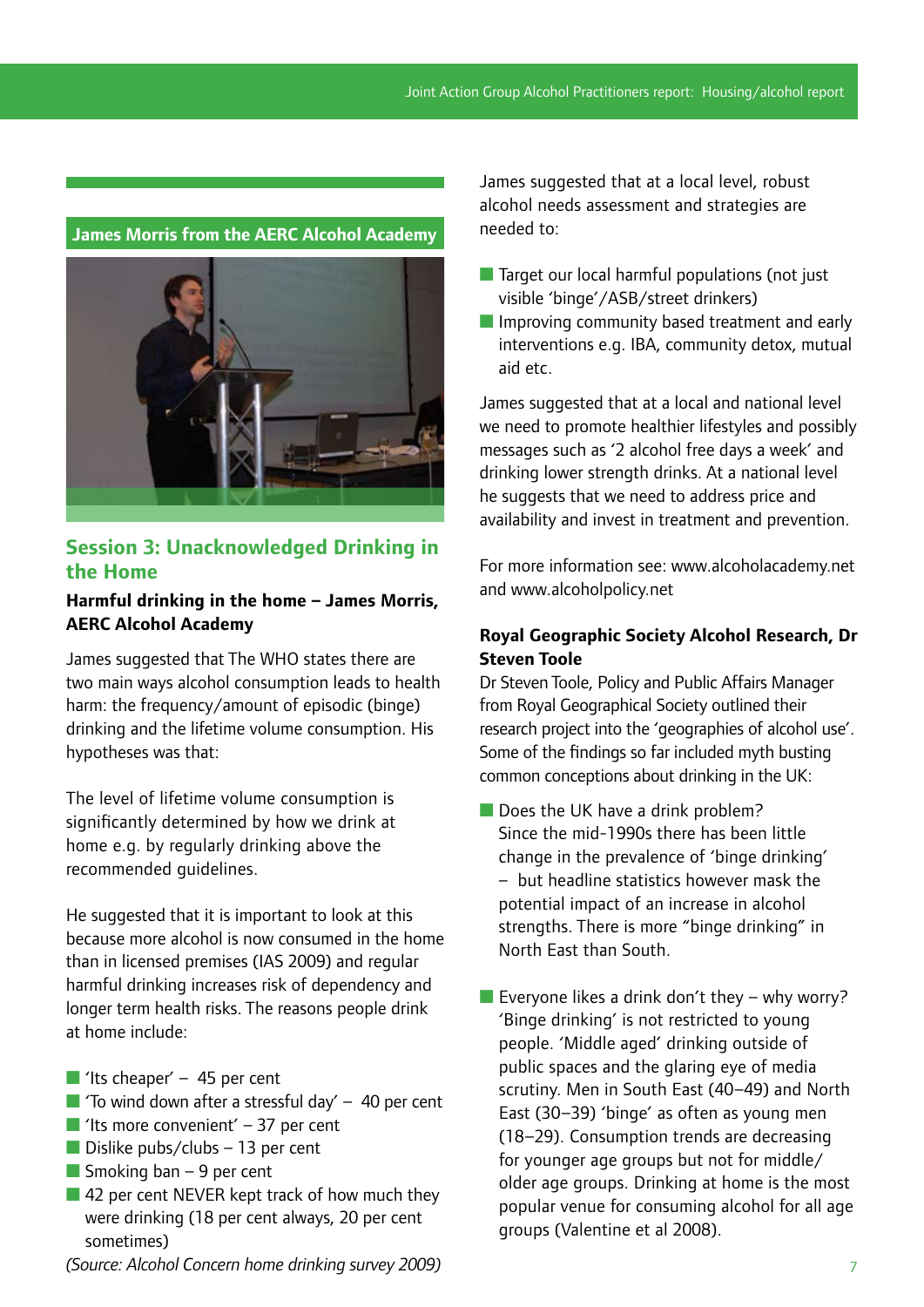■ Is it safer to drink at home? Public and policy debates about alcohol, centering on questions of regeneration and fears of drunken disorder/binge drinking within the night-time economy, is overly biased towards problem drinking in public spaces (Holloway et al 2008)

■ Should children not drink alcohol? More than half of children (11–15 year olds), both boys and girls, have tried alcohol and increases with age from 16 per cent of 11 year olds to 81 per cent of 15 year olds (Shelton and Fuller). The Government's former Chief Medical Officer Liam Donaldson produced new guidance aimed at children and drinking alcohol, stating "...if children drink alcohol, it should not be until at least the age of 15 years .... should always be with the guidance of a parent or carer or in a supervised environment ... [and] may suffer high levels of harm if they begin drinking in parks, streets or other unsupervised settings." (Department of Health, December 2009).

## **Specialist floating support for BME groups – Foziha Raja, EACH**

Foziha Raja outlined EACH's learning on hidden drinking within BME groups. Clearly BME groups are not homogenous and there are also specific gender and age factors, however she highlighted the following trends:

- Asian men: more settled in the UK, access to primary healthcare, more support from family and communities and statutory services
- Somali Clients: less settled and issues with accessing healthcare, greater risk of being ostracized/ religious beliefs mean negative view of drinking
- Tamil Clients: insecure immigration status, historical trauma, dislocated, little or no access to primary healthcare and very dependent for support on voluntary services

Foziha suggested that the quality of engagement is key and aftercare just as crucial as alcohol treatment for addressing other issues – 'its never just about the alcohol'. Key to engagement was offering something that met their immediate needs, letting them know what services are available, not just for alcohol problems e.g. welfare rights, housing, registering with GPs and advice on employment.

For more information contact EACH Counseling & Support Service: Info@eachhounslow.org.uk or 020 8579 6059